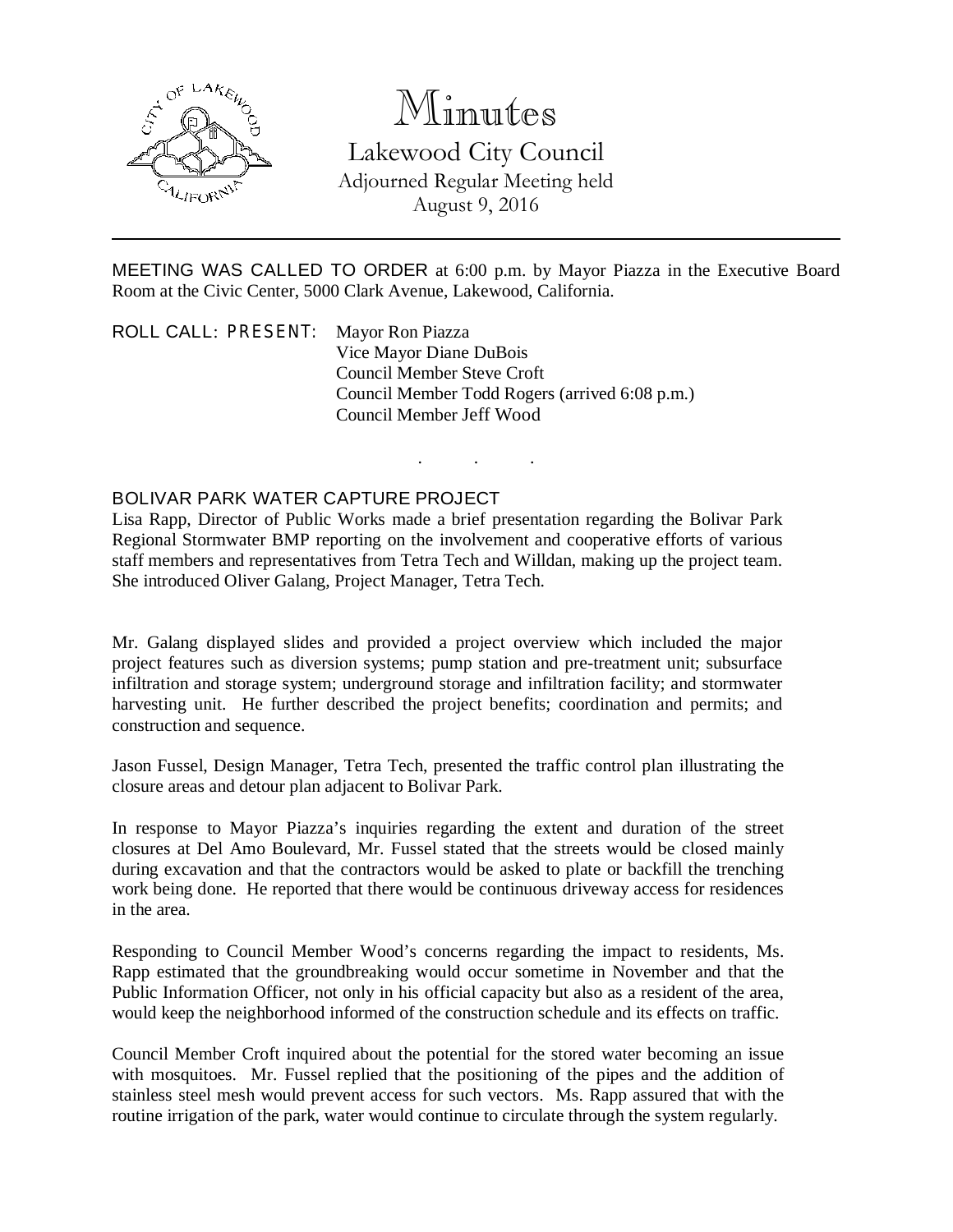# BOLIVAR PARK WATER CAPTURE PROJECT - Continued

Lisa Litzinger, Director of Recreation and Community Services, responded to Council Member Croft's question by stating that there would be no impact to the pool and that any debris from the construction would be cleaned daily.

Ms. Rapp replied to Mayor Piazza's questions by stating that replacement of two of the picnic shelters would be included in the Caltrans project budget and the remaining shelter would be replaced at the City's expense.

Sonia Southwell, Director of Community Development, explained the elements of the environmental process which included the initial study and mitigated negative declaration and the public review period.

Ms. Rapp summarized the bid and award schedule and concluded by recommending that City Council approve the design documents and authorize the advertisement of the project for construction.

Council Member Rogers maintained that traffic circulation, the staging of construction equipment and limited access in the park area should be given thorough consideration to minimize impacts to the residents.

Council Member Wood emphasized the importance of providing as much notification to the residents and neighboring schools by informing them of the potential impacts with regards to traffic and street closures.

COUNCIL MEMBER WOOD MOVED AND COUNCIL MEMBER ROGERS SECONDED TO APPROVE THE PLANS, SPECIFICATIONS AND CONTRACT DOCUMENTS AND TO AUTHORIZE STAFF TO ADVERTISE THE PROJECT. UPON ROLL CALL VOTE, THE MOTION WAS APPROVED:

. . .

AYES: COUNCIL MEMBERS: Croft, DuBois, Rogers, Wood and Piazza NAYS: COUNCIL MEMBERS: None

# LAKEWOOD BOULEVARD CORRIDOR PROJECT

The Public Works Director introduced Bill Pagett of Willdan, who displayed slides and outlined the Lakewood Boulevard Regional Corridor Capacity Enhancement Project. Mr. Pagett provided a brief history of the project and identified some of the deficiencies in the corridor as found in recent studies, such as the average daily traffic volumes, vehicular delays, accident/collision rates and freeway ramps operations. He stated that the corridor study would be completed in the Fall and its goals included improved multimodal mobility and access; improved safety and security; healthier communities; environmental justice; improved air quality; economic gains; and improved quality of life. The project consisted of widening Lakewood Boulevard to allow for a regional bike path, construction of segments of sidewalk to allow pedestrian access to various commercial establishments, and landscape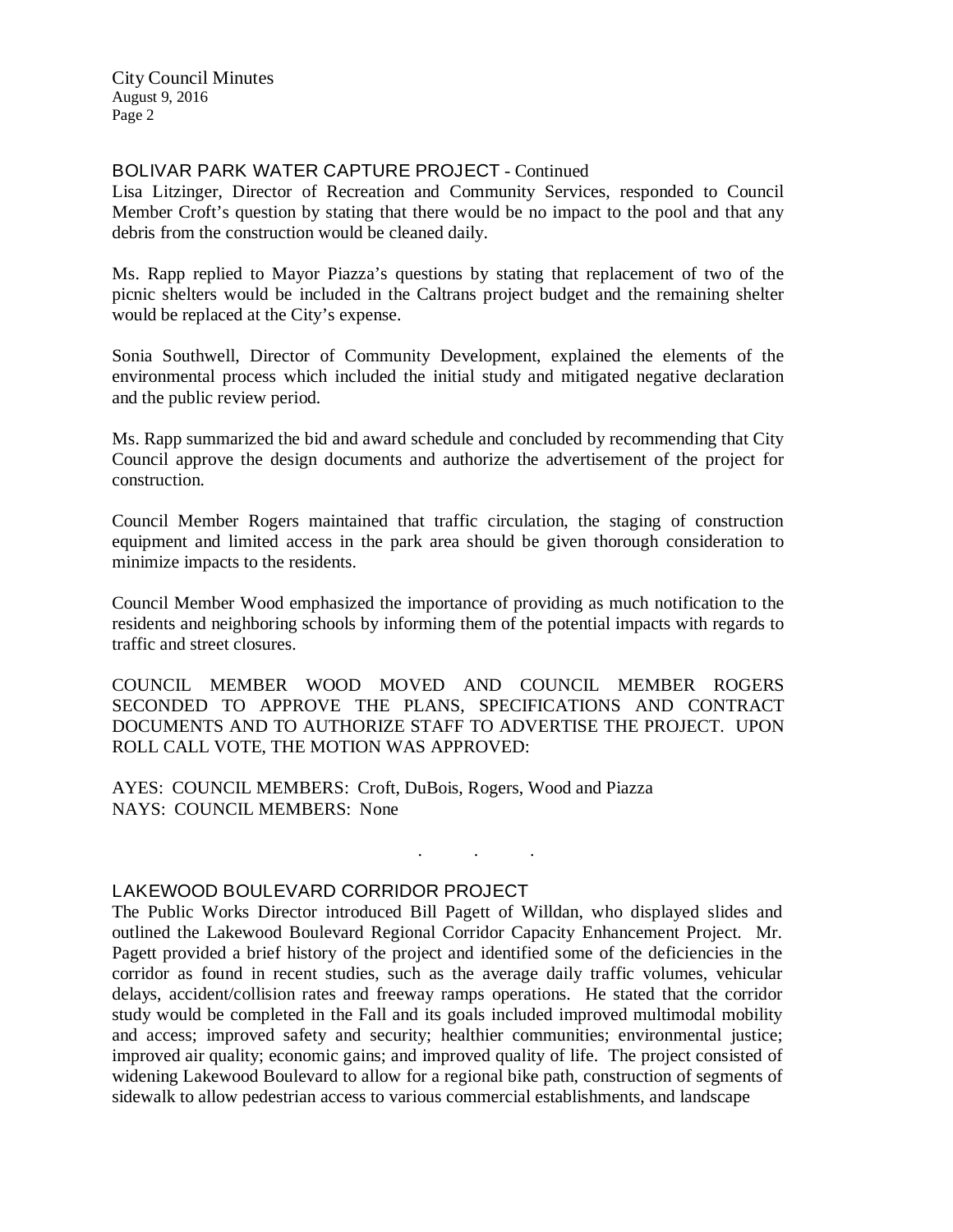#### LAKEWOOD BOULEVARD CORRIDOR PROJECT - Continued

improvements utilizing water conservation features. He added that the Gateway Cities Council of Governments and Metro had approved \$3.6 million from the I-605 Hot Spots Measure R funds for the preliminary design, environmental clearance and final design. Mr. Pagett concluded by providing a project schedule along with the next steps which included approval of the Memorandum of Understanding; authorization for preliminary engineering; establishing Underground District; continuing outreach to transit partners; continuing participation in the corridor committee meetings; and exploring possible construction funding sources.

Mr. Pagett responded to inquiries from Mayor Piazza and Vice Mayor DuBois by explaining that in order to widen the street to allow for the bike path, the project would consider the narrowing of parkways or service roads.

Council Member Rogers questioned the practicality of the project and stated his concerns on its potential effects with respect to traffic conflicts, increased crime and other unintended consequences relating to changing the neighborhood character of Lakewood Boulevard. He expressed the hope that the study would include an analysis of such quality of life impacts and stated his support for moving forward with the agreement.

In response to Mayor Piazza's and Council Member Croft's inquiries, Ms. Rapp explained that proceeding with the MOU approval did not result in a commitment to construction of the project. She stated that Council's action would secure the opportunity for the funding from Metro and move forward with the study. She noted that a proposal for preliminary engineering would go before Council at a later date.

Replying to Council Member Wood's request for clarification on funds to be spent, Mr. Pagett stated that the goal of the Gateway COG and Metro was to have the project be "shovel ready" so that in the event that funds became available for construction of the project, it could advance to the next stage for consideration.

. . .

#### MEASURE M PUBLIC EDUCATION EFFORT

The Director of Public Works reported that the Metropolitan Transportation Authority had taken action to place Measure M, the Los Angeles County Traffic Improvement Plan, on the November ballot, asking voters to approve a one-half cent sales tax. At its most recent Board meeting, the Gateway Cities Council of Governments voted to take a position to oppose the ballot measure because they felt that there were projects originally identified in Measure R that were not going to be advanced or completed and had been deferred further in the new proposal. A number of other issues related to the ballot measure generated concerns including the funding formula and the percentage of local returns to cities. The Gateway COG Board voted to develop a public information effort to better inform taxpayers and residents about the impact of transit funding on their communities and were asking the Gateway cities to participate in the funding of the effort.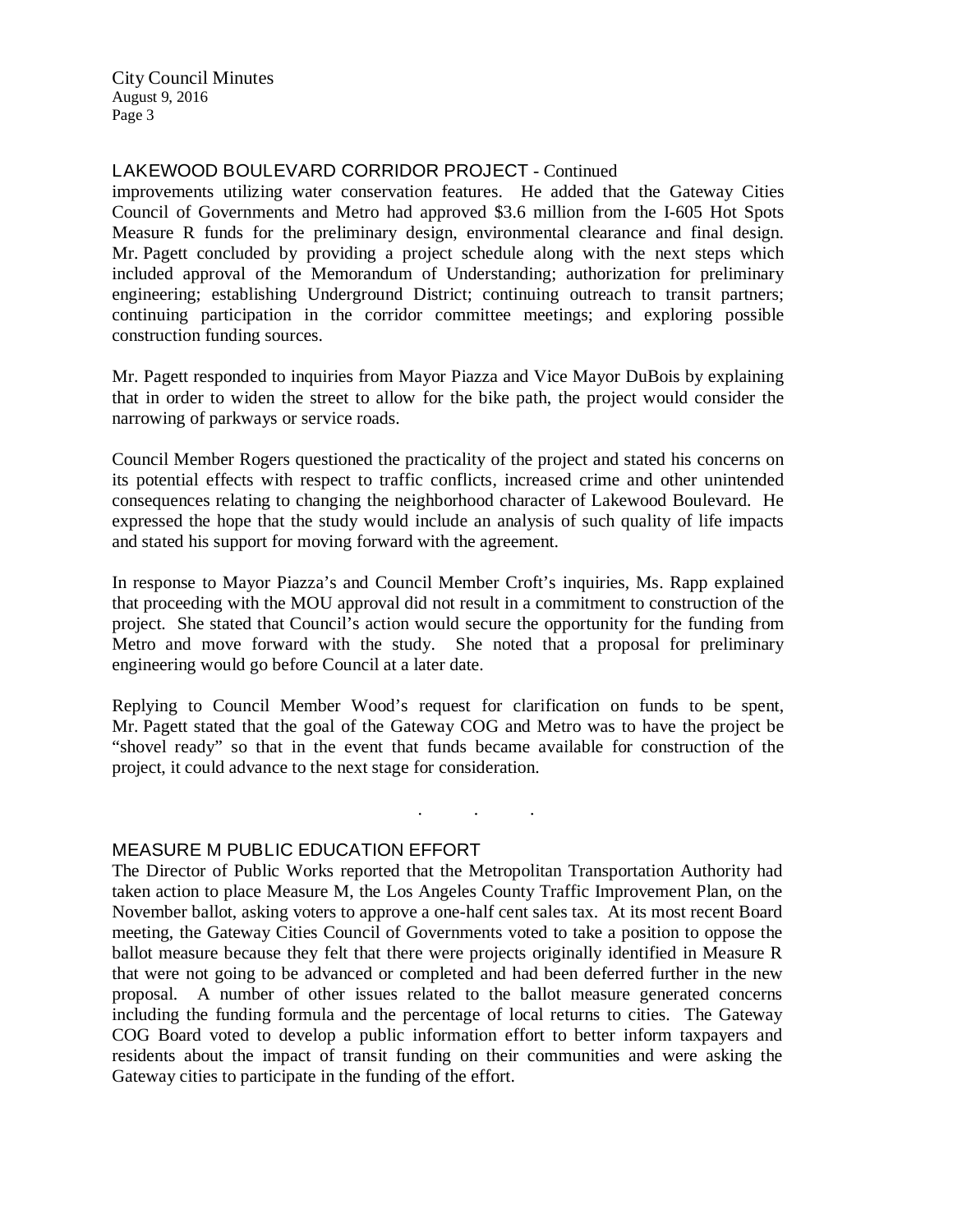# MEASURE M PUBLIC EDUCATION EFFORT - Continued

City Manager Howard Chambers stated that Los Angeles Mayor Eric Garcetti had arranged for a meeting with the Gateway COG to try to dissuade cities from conducting a public education campaign and opposing the measure. He added that approval of the appropriation of the City's assessed portion of \$12,500, would be required to participate in the effort.

Vice Mayor DuBois stated that since proceeding with the education campaign was a recent decision, many cities had not had the opportunity for their respective councils to consider approval to participate.

Council Member Wood inquired about how the monies would be spent.

City Attorney Steve Skolnik explained that the Gateway COG would be heading up the education effort and that cities were being asked to pay their share without a direct role in determining the specifics of the campaign.

Council Member Croft observed that the \$12,500 would be worth the investment in public information for something that would cost everyone at least as much in taxes.

At 7:34 p.m., the Special Meeting of the City Council was recessed for the Regular Meeting of the City Council. At 8:53 p.m., the Adjourned Regular Meeting was reconvened.

. . .

. . .

# MEASURE M PUBLIC EDUCATION EFFORT - Continued

Vice Mayor DuBois stated that the recent actions of the Gateway COG reflected the Board's concerns that residents in the Gateway cities would be forced to subsidize transportation projects for other regions; that projects benefitting Gateway cities were being leapfrogged by high profile projects in more affluent areas, which were already given priority access to Federal funding; that Gateway region projects would not commence for decades under Measure M; and that the measure would also indefinitely extend a half-cent sales increase approved under Measure R. She cited the reasons for the urgency to take action included the media's depiction of Metro's recent successes such as the Expo line to Santa Monica and the rapidly approaching date of the election.

Ms. Rapp expressed apprehensions that supporters of Measure M were misleading voters by touting the measure as something that would relieve traffic congestion and fix potholes.

COUNCIL MEMBER WOOD MOVED AND COUNCIL MEMBER CROFT SECONDED TO APPROPRIATE \$12,500 TO FUND THE GATEWAY COG'S MEASURE M EDUCATION CAMPAIGN. UPON ROLL CALL VOTE, THE MOTION WAS APPROVED:

AYES: COUNCIL MEMBERS: Croft, DuBois, Rogers, Wood and Piazza NAYS: COUNCIL MEMBERS: None